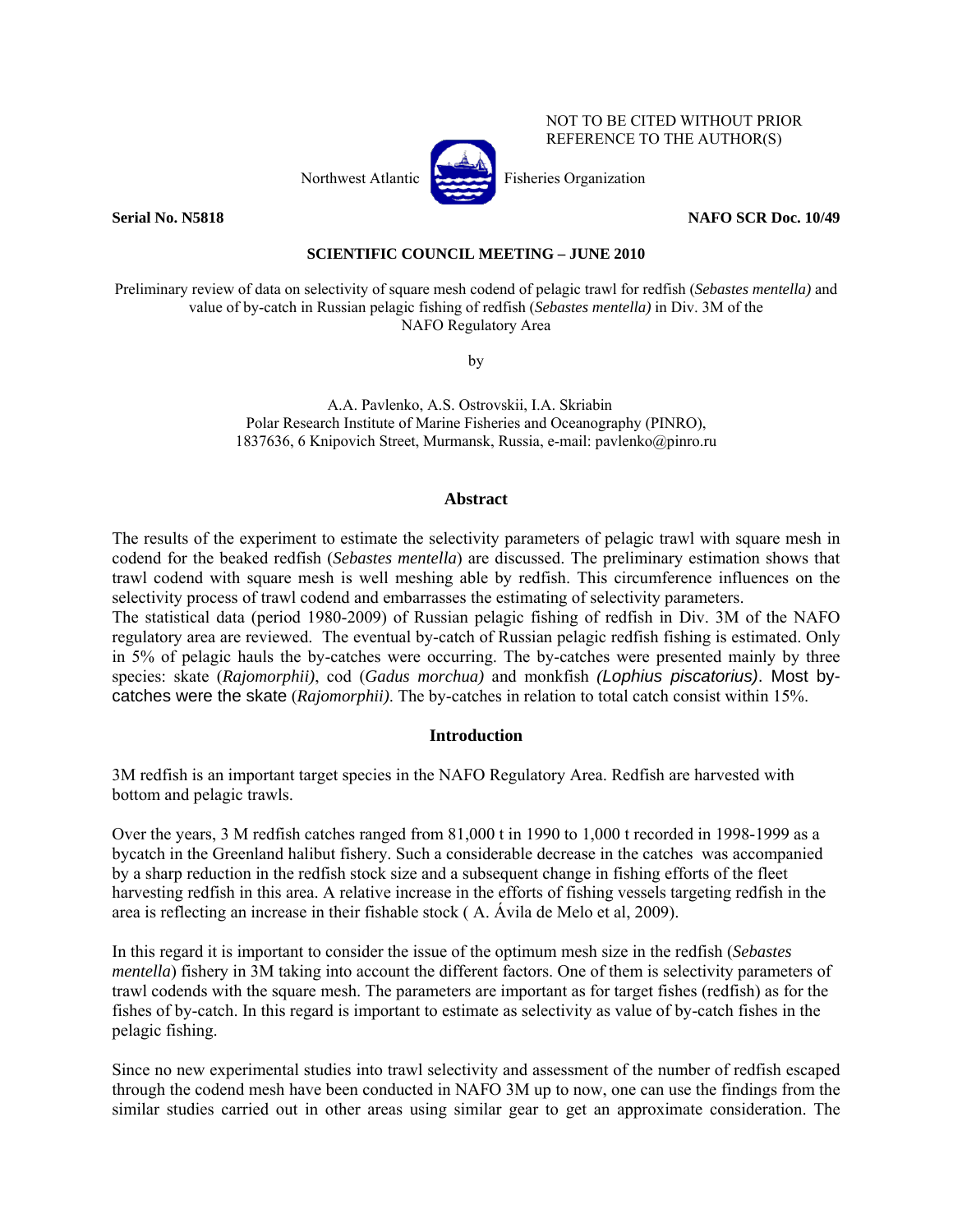findings from other experiments on the similar target species *(Sebastes mentella)* can be used based on the principle of geometrical similarity of the mesh and similar target species (Baranov, 1914, 1948).

#### **Material and methods**

The investigations were conducted by R/V M-0102 "Vilnus" from 17 April to 2 May 2010 in Barents Sea during joint Russia (Murmansk, PINRO laboratory of industrial fishing) and Norway (Bergen, MRI, Fish capture division) research survey. The service was dedicated to investigation of pelagic trawling for cod (*Gadus morchua)* in Barents Sea.

The experiments were conducted by pelagic trawl  $78.7/416$  m. At towing speed of  $3.7 - 4.0$  knots, vertical opening of the trawl was 60 m, while the horizontal opening was 40 m.

For estimate selectivity parameters of square mesh codend a "trouser" codend was used. The codend have designed by Fish capture division of Bergen Marine Research Institute, Norway. The codend was made with PE net material. Inner mesh size of left codend was 135 mm, codend panels was made by T90 mesh way, additionally a liner with inner mesh size 55 mm is inserted into the codend. Right codend was made with nets of square and T90 meshes, the average inner mesh size is 132.5 mm.

Selectivity data were processed for each haul and for each series of hauls. Data processing was carried out by ICES methods. Selectivity parameters were calculated by a SELECT model with an estimated "split parameter".

Data on the selectivity experiment are able aply for the redfish fishery in NAFO Div.3M by reason of assumption of the principle of geometrical similarity (Baranov, 1914, 1948), which states that the selectivity depends only on the relative geometry of the mesh and the fish: "Since all meshes are geometrically similar and all fish of the same species (within a reasonable size range) are also geometrically similar, the selection curves for different mesh sizes must be similar" (quoted, in translation, from Wulff, 1986, p. 101).

Statistical data base of commercial and research vessels for period 1980-2009 was analyzed for determine possibilities of by-catches in pelagic red fish *(Sebastes mentella)* fishing in Div. 3M of the NAFO regulatory area.

## **Results**

Four hauls of selectivity experiment was done. The three of them were unusable for selectivity estimating for catch of redfish was distributed per codends not equal. The catch of one haul is good for estimating selectivity square mesh codend only.

Length distribution of redfish catch and selectivity curve of square mesh codend is presented in Figure 1 and 2.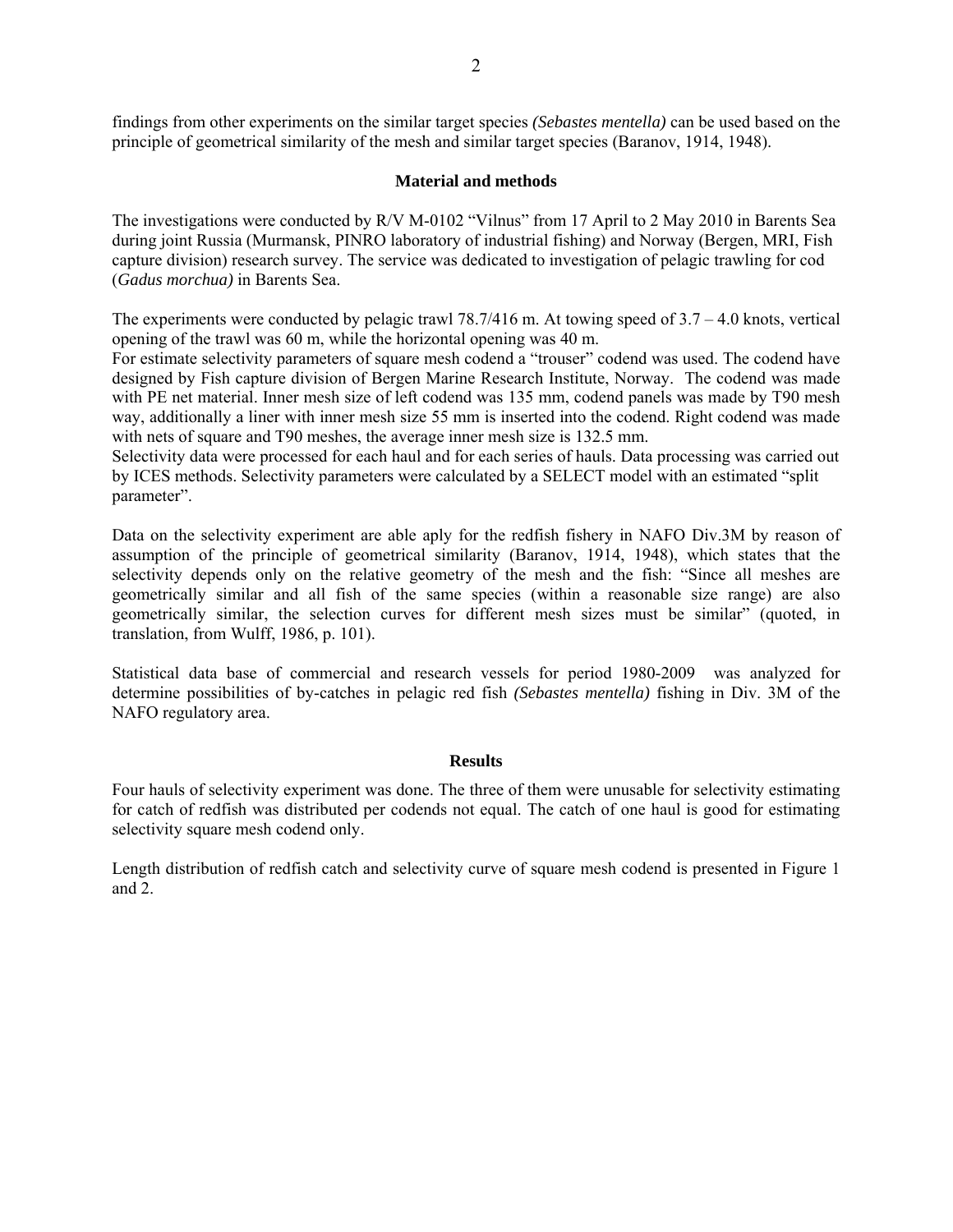

Figure 1. Length distribution of redfish *(Sebastes mentella)* catch in the experimental twin ("trouser") codend, first codend is made with square mesh (inner mesh size 130-135 mm) and second coded with small mesh (with liner).



Figure 2. Curve selectivity (logista) of codend of square mesh (inner mesh size 130-135 mm) for redfish *(Sebastes mentella).*

Selectivity parameters of one valid haul for square mesh codend with inner mesh size 130-135 mm are:

- fish length which according to 50% retention,  $L_{50\%} = 43,39$  cm;
- selectivity range,  $S.R. = 10,23$  cm;
- selectivity factor,  $s.f. = 3,27$ .

The statistical data of Russian pelagic fishing of redfish in Div. 3M of the NAFO regulatory area are reviewed for estimate eventual by-catch. Catches of 23207 pelagic hauls were analyzed for period 1980- 2009. The by-catches were indicated in 1162 among 23207 hauls, this is not more then 5% (Figure 3).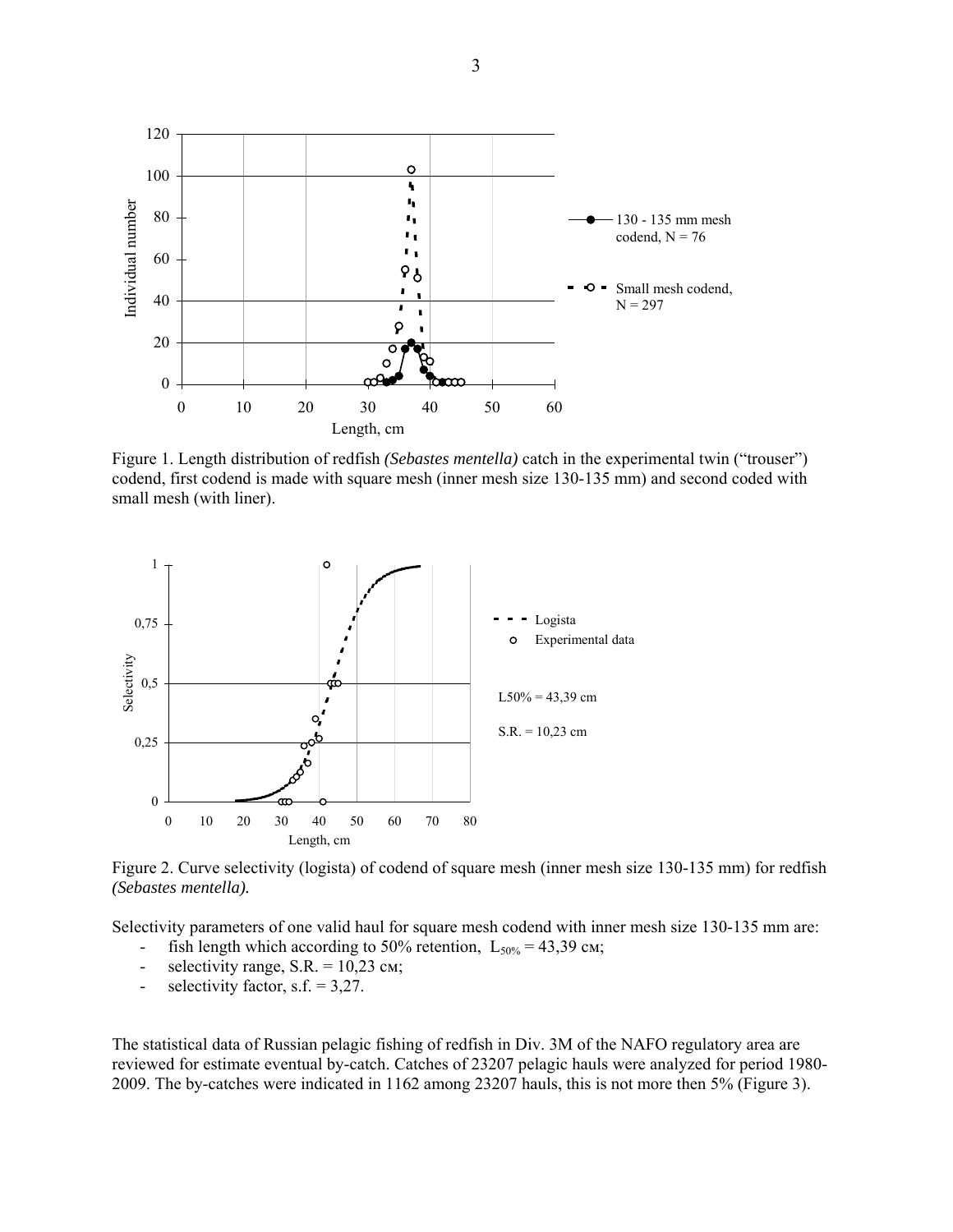The by-catches were presented by skate (*Rajomorphii) – 77,6%*, monkfish *(Lophius piscatorius) – 19%,* cod (*Gadus morchua)* – 3% and Atlantic Halibut (*Hippoglossus hippoglossus)* – less 1%. Average values (%) of observed by-catches of these species in the pelagic hauls are presented in Table 1.





**El Total By-catch** 

Figure 3. Share of trawls with by-catch in the redfish *(Sebastes mentella)* pelagic fisheries. Div. 3M of the NAFO regulatory area for period 1980-2009.



Figure 4. Composition of the by-catch in the pelagic fisheries of redfish *(Sebastes mentella)*. Div. 3M of the NAFO regulatory area for period 1980-2009.

Table 1. Average values of the by-catch (%) in the catches of redfish *(Sebastes mentella)* pelagic fisheries in Div. 3M of the NAFO regulatory area for period 1980-2009.

| <b>Species</b> | Bycath, $\%$ | Standart error | $p$ - value (95%) |
|----------------|--------------|----------------|-------------------|
| Cod            | 10,28        | 0,28           | 0,0056            |
| <b>Skate</b>   | 15,13        | 0,38           | 0,0074            |
| Atlantic       |              |                |                   |
| Halibut        | 10,00        | 0,00           | 0,0000            |
| Monkfish       | 11,86        | 0.32           | 0,0063            |